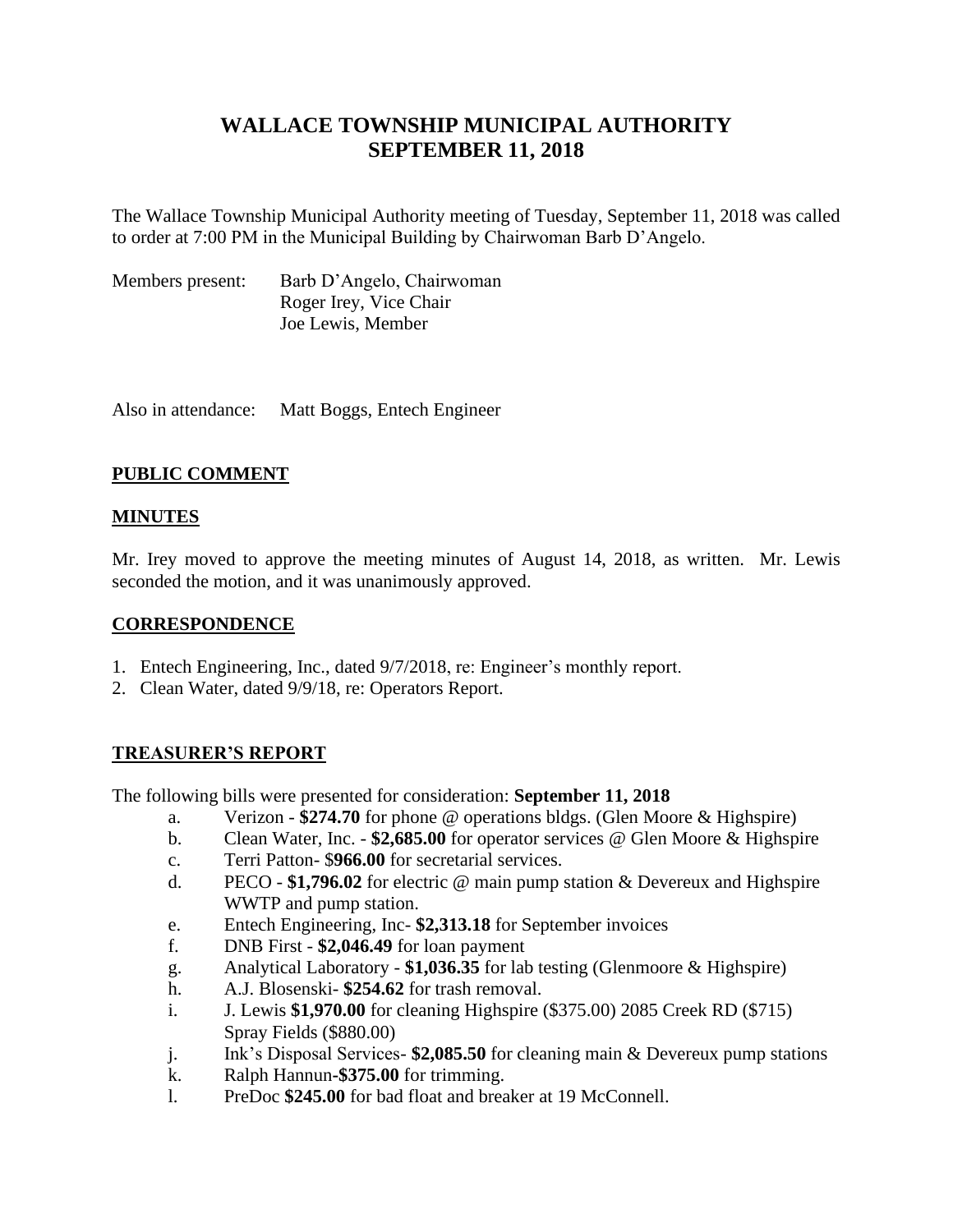- m. 21<sup>st</sup> Century- \$149.60 for 2017 Financial Statement advertisement.
- n. Delaware River Basin- **\$618.00**.
- o. Site Specific- **\$745.00** for replaced pump at 460 Fairview.

## **TOTAL: 17,432.56**

Mr. Irey moved to approve invoices "a" through "o" above for the month of September, as presented. Ms. D'Angelo seconded the motion, and it was unanimously approved. Mr. Lewis recused himself from item "i".

## **FINANCIAL STATEMENTS**-

Balance Sheet, Budget vs Actual Glenmoore & Highspire and Profit & Loss. Mr. Irey moved to approve the financial statements above for the month of September, as presented. Ms. D'Angelo seconded the motion, and it was unanimously approved.

## **OPERATORS REPORT**

#### Glenmoore WWTP

- a. Fields were cut. Several risers were hit in the process
- b. A meeting was held with DEP to discuss the impact of rain.
- c. There were calls to 1960 Creek (low voltage), 1911 Creek (replaced float) and 19 McConnell (replaced float & alarm).

Matt will purchase new spray heads for Glenmoore.

#### Highspire WWTP

- a. There were not emergency visits required.
- b. TKN results for August are still pending.
- c. Heavy rain was reason for high levels.
- d. Joe cleaned the control building.

Mr. Irey moved to approve that Mr. Lewis purchase a bug zapper not exceeding \$400.00 for Highspire Control building. Ms. D'Angelo seconded the motion, and it was unanimously approved.

Mr. Irey moved to approve that Mr. Lewis purchase a wagon for Highspire WWTP. Ms. D'Angelo seconded the motion, and it was unanimously approved.

#### **ENGINEER'S REPORT**

There was one grinder pump replaced in August and there is one grinder pump scheduled to be replaced in September. There would be the two priority grinder pumps to be replaced, 2081 Creek Road is to be done this Thursday and 430 Fairview which was completed on August  $22<sup>nd</sup>$ . The two spare pumps at these locations will be returned to the WWTP. There is a replacement E-1 pump needed for 151 Indiantown Road. This one was placed in service back in 2012 as a part of the grinder pump project. Future replacements will be prioritized based on need and beyond emergency replacements, the list of the pumps installed in 1992 and 1993 will take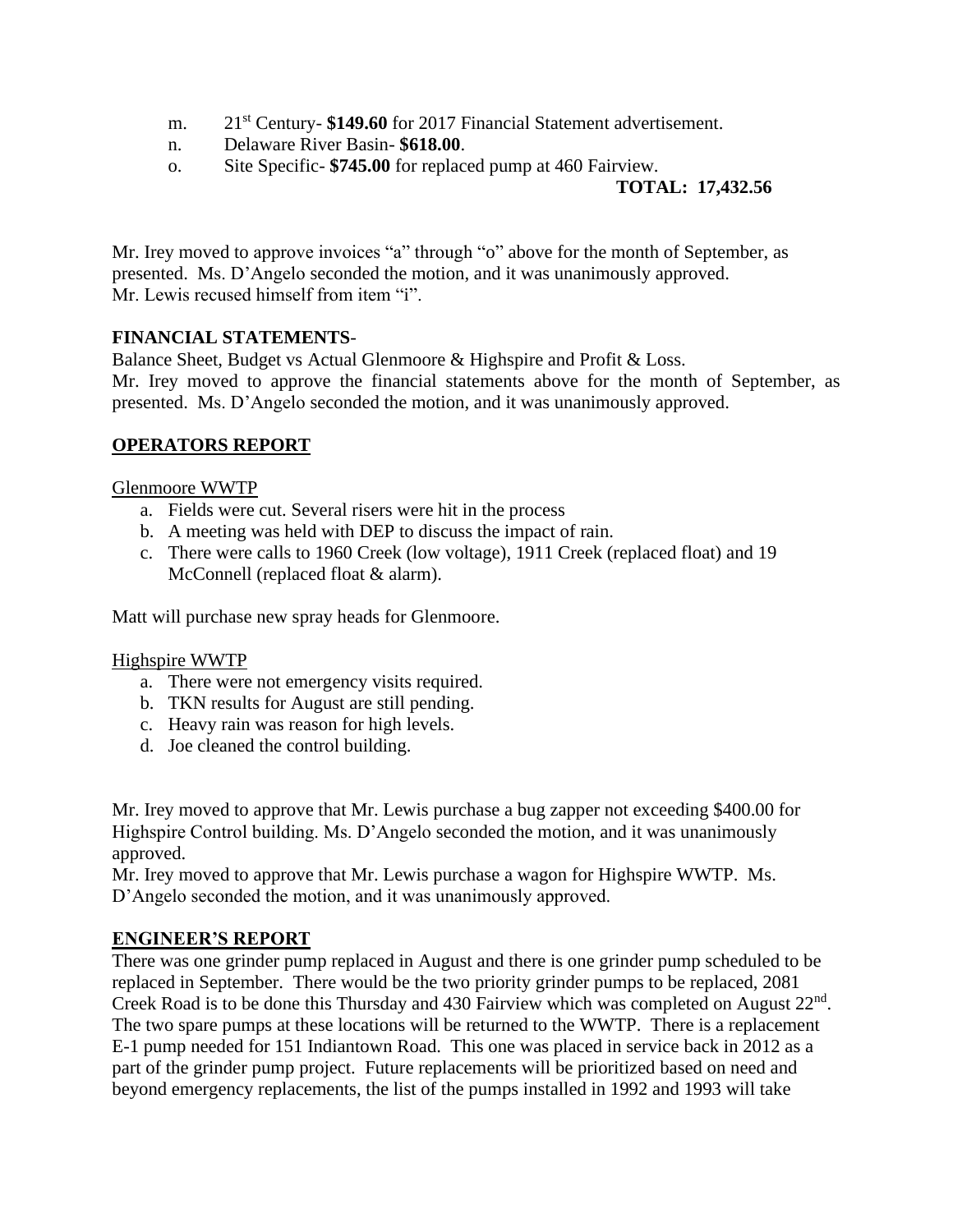priority. Grinder pump replacement will include critical pump replacements only until DCED Grant awards are known. Additional information on DCED Grant provided below.

With the two recent retrofits either completed or scheduled, there will be one remaining E-One unit. A quote from Site Specific will be presented to the Authority and it is recommended that the Authority purchase 4 additional units

Ms. D'Angelo moves to purchase 4 new pumps from Site Specific. Mr. Irey seconded the motion, and it was unanimously approved.

Highspire WWTP - A few site visits to the treatment plant were performed in August and September.

Glenmoore WWTP- - A few site visits to the treatment plant were performed in August and September.

#### Spring Mill Subdivision-

The sanitary sewer infrastructure has been completed for the subdivision. Inspection has been performed by Dan O'Connell from Castle Valley Consultants. The developer has requested an escrow release, which will be Escrow Release #1 and is in the amount of \$125,316.18.

Ms. D'Angelo moved to approve Completion and Authorization of Reduction and Release No. 1. Mr. Irey seconded the motion, and it was unanimously approved.

#### DCED Grant Opportunities-

In November, the Commonwealth of Pennsylvania Department of Community & Economic Development (DCED) published an invitation for grant applications due on February 28, 2018. This would be for small sewer infrastructure projects. Entech has prepared the application. The DCED application was submitted in February. The grant is to complete the remaining grinder pump retrofits, which is approximately 50 pumps. In April, the supporting planning commission letter was submitted to DCED. Currently we are waiting for a determination from DCED which is anticipated for late September. This date was shifted from their meeting held in July.

Highspire WWTP WQM Permit Renewal- The existing Highspire Water Quality Management (WQM) Permit expires on April 30, 2019. Renewal application is due 180 days prior, which would be November 1<sup>st</sup>, 2018. Entech will prepare an Engineering Work Order (EWO) for the renewal of this permit. As a component of the renewal, a Comprehensive Groundwater Evaluation (CGE) will also be required, as outlined in the permit. This is work that Entech can perform in house and will be included within the EWO.

Ms. D'Angelo moved to approve Entech prepare EWO for the renewal permit. Mr. Irey seconded the motion, and it was unanimously approved.